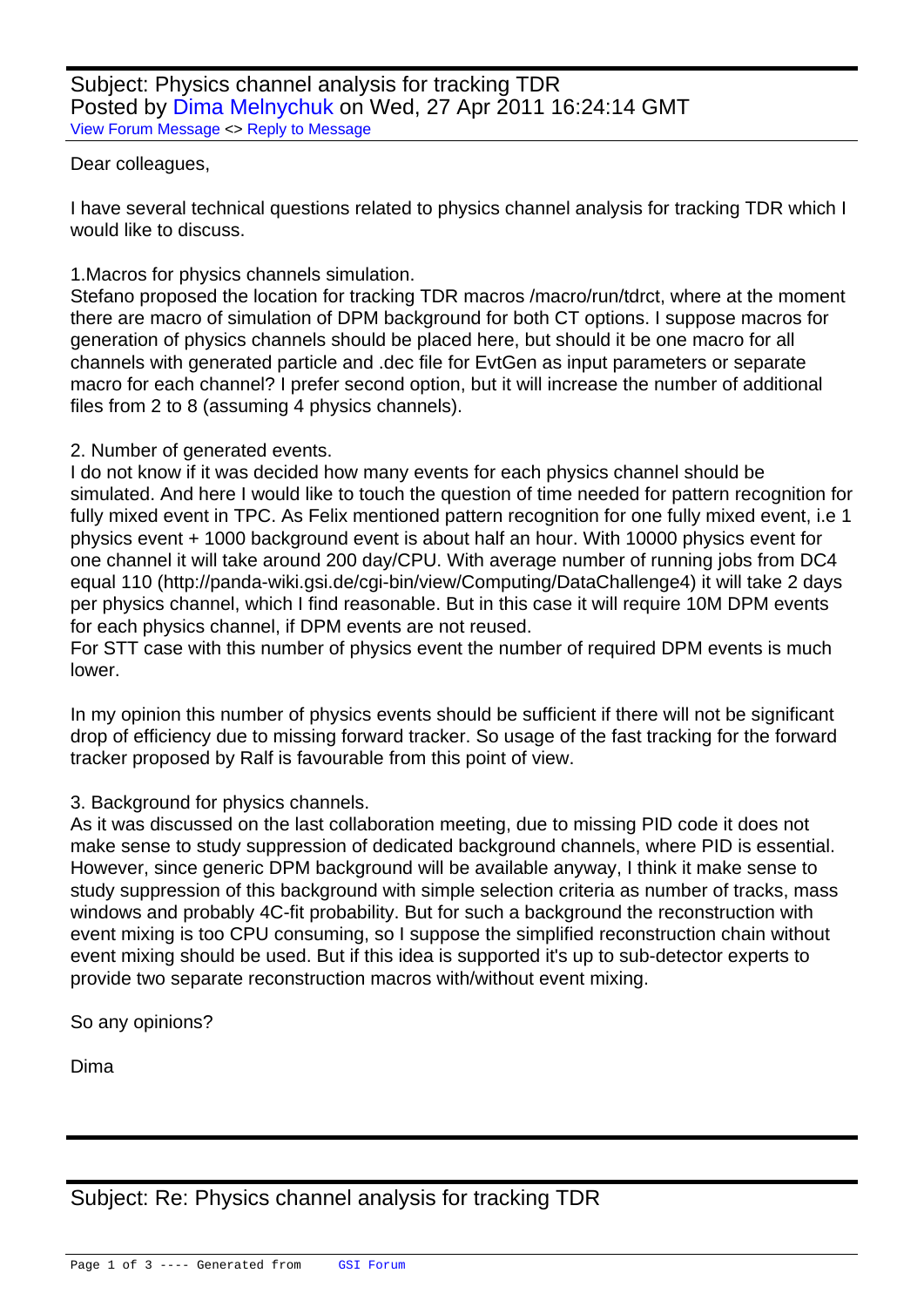Hi DIma, I try to answ[er you somehow.](https://forum.gsi.de/index.php?t=usrinfo&id=306)

Dima Melnychuk wrote on Wed, 27 April 2011 18:24

1.Macros for physics channels simulation.

Stefano proposed the location for tracking TDR macros /macro/run/tdrct, where at the moment there are macro of simulation of DPM background for both CT options. I suppose macros for generation of physics channels should be placed here, but should it be one macro for all channels with generated particle and .dec file for EvtGen as input parameters or separate macro for each channel? I prefer second option, but it will increase the number of additional files from 2 to 8 (assuming 4 physics channels).

That folder was a starting point. I suppose the best way would be to create 4 separate folders, one for each analysis channel, and put the correlated macros there, including also the analysis code.

Quote:

2. Number of generated events.

I do not know if it was decided how many events for each physics channel should be simulated. And here I would like to touch the question of time needed for pattern recognition for fully mixed event in TPC. As Felix mentioned pattern recognition for one fully mixed event, i.e 1 physics event + 1000 background event is about half an hour. With 10000 physics event for one channel it will take around 200 day/CPU. With average number of running jobs from DC4 equal 110 (http://panda-wiki.gsi.de/cgi-bin/view/Computing/DataChallenge4) it will take 2 days per physics channel, which I find reasonable. But in this case it will require 10M DPM events for each physics channel, if DPM events are not reused.

For STT case with this number of physics event the number of required DPM events is much lower.

You are right. Unfortunately I do not have yet the TPC reconstruction code at all (the macros in the tdrct folder have only lhe), therefore I do not have a felling on the disk space required and on the data size.

For sure, half an hour to reconstruct one single event is not affordable on the mid-long run, I supposed the code should be changed, if not we will never be able to analyze the flux of real data.

Quote:

In my opinion this number of physics events should be sufficient if there will not be significant drop of efficiency due to missing forward tracker. So usage of the fast tracking for the forward tracker proposed by Ralf is favourable from this point of view.

Reconstruction will run only after the tracking developers will fix the code. In the meantime we can try to use Ralf code to see if it could help or not. I will add it into the macros.

Quote: